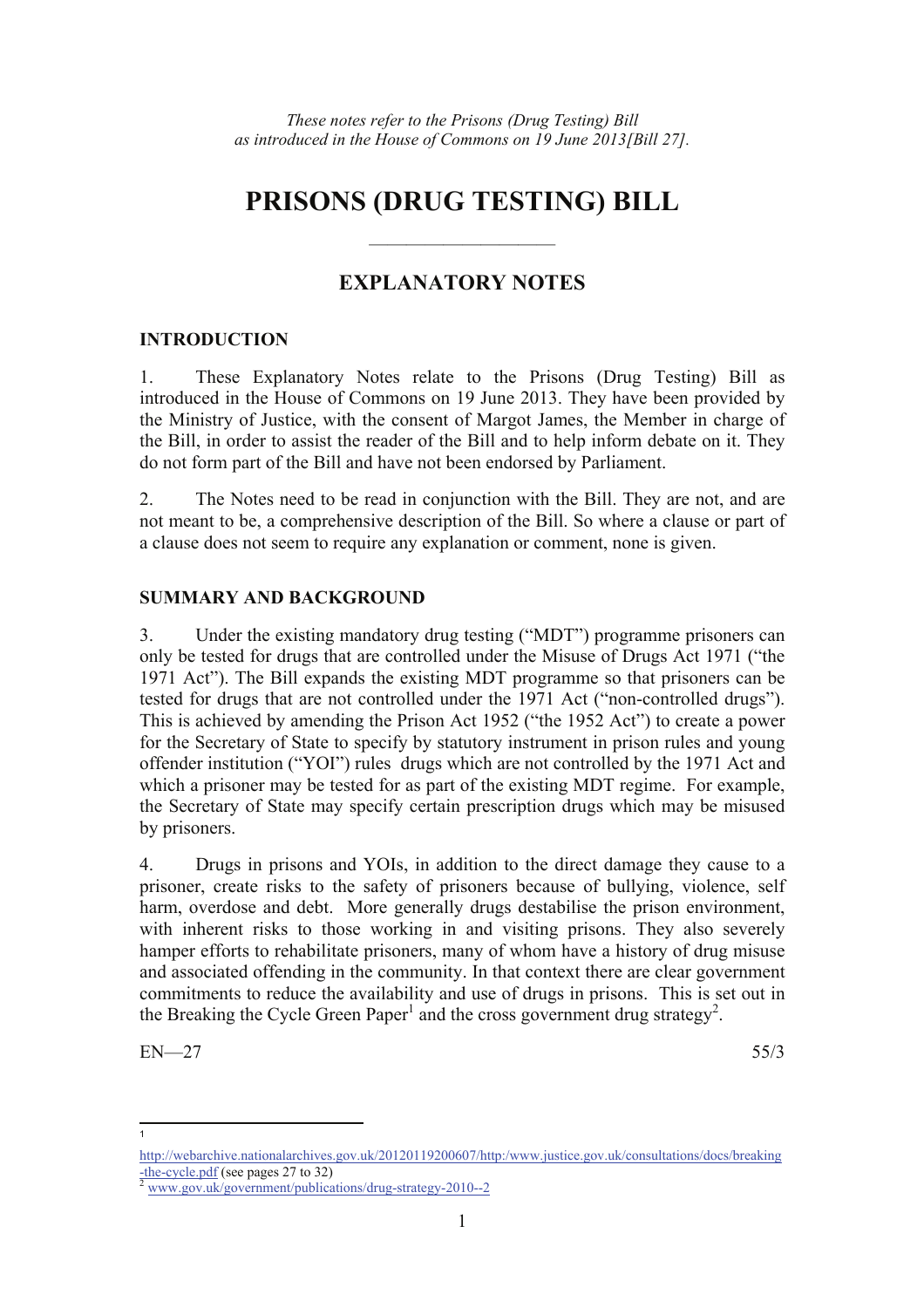#### *These notes refer to the Prisons (Drug Testing) Bill as introduced in the House of Commons on 19 June 2013[Bill 27].*

5. A key element to tackle drug misuse in prisons by the National Offender Management Service<sup>3</sup> ("NOMS") is the MDT programme. The purpose<sup>4</sup> of the MDT programme is to supply information on patterns of drugs misuse, deter prisoners from misusing drugs, identify those in need of referral to drug treatment, contribute to drug supply reduction, and contribute to prisoner safety, violence reduction, order and control.

6. The operational detail for the MDT programme is set out in Prison Service Order 3601<sup>5</sup> ("PSO 3601"). This document represents a statement of prison service policy and is mandatory for prison governors and directors (in contracted out prisons) to follow.

7. In order for the MDT programme to achieve its purpose it must test prisoners for the drugs they most commonly misuse. Historically these have been substances often misused in the community; predominantly heroin and cannabis. However, as prisons have improved the effectiveness of their measures to restrict the supply of drugs into prisons, and as drug misuse trends in the community and in prisons have changed, there is a growing trend amongst prisoners to misuse other substances, such as prescription drugs and new psychoactive substances, many of which are not controlled under the 1971 Act.

8. NOMS is aware of a steep rise in the misuse of certain prescription drugs such as Tramadol, Gabapentin and Pregabalin by prisoners for whom they have not been prescribed. HM Inspectorate of Prisons for England and Wales has also commented on the problem. Its Annual Report $6$  for 2011-2012 explained that it had previously highlighted the diversion of prescription drugs in high security and vulnerable prison populations and now *"this trend is spreading to mainstream populations and it has become a major concern."*<sup>7</sup>

9. The provisions of the Bill are designed to remedy this problem by enabling the Secretary of State to specify in prison rules and YOI rules non-controlled drugs which can then be tested for under the existing MDT programme.

 $\overline{a}$ 

<sup>&</sup>lt;sup>3</sup> NOMS is an executive agency of the Ministry of Justice. It commissions and provides offender services in the community and in custody in England and Wales. The role of NOMS is to reduce reoffending by delivering the punishment and orders of the courts and supporting rehabilitation by helping offenders to change their lives.

<sup>&</sup>lt;sup>4</sup> See page 3 of the Service Specification for Mandatory Drug Testing:

www.justice.gov.uk/downloads/about/noms/directory-of-services/mandatory-drug-testing.zip

http://justice.gov.uk/offenders/psos

<sup>&</sup>lt;sup>6</sup> http://www.justice.gov.uk/publications/corporate-reports/hmi-prisons

<sup>&</sup>lt;sup>7</sup> See pages 6 and 36 of the 2011-12 Annual Report: http://www.justice.gov.uk/publications/corporatereports/hmi-prisons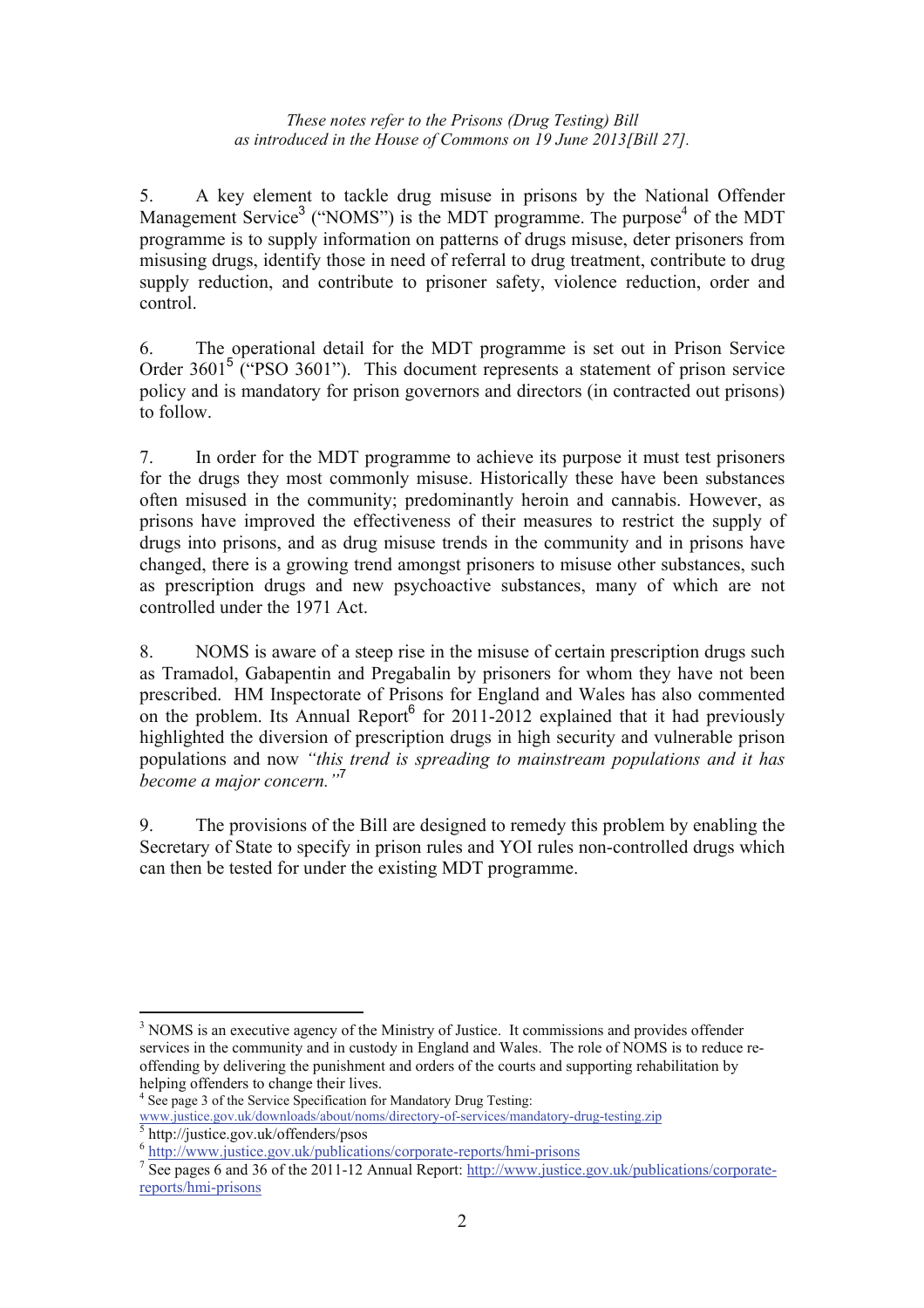#### **TERRITORIAL EXTENT AND APPLICATION**

10. The Bill extends to England and Wales. Its provisions do not relate to matters within the legislative competence of the National Assembly for Wales and do not affect the functions of Welsh Ministers.

### **COMMENTARY ON CLAUSES**

#### **Clause 1: Drugs for which prisoners etc may be tested**

11. Clause 1 expands the definition of drug that a prisoner can be tested for to include a drug that is not controlled under the 1971 Act and which is specified by the Secretary of State in prison rules.

12. Section  $16A<sup>8</sup>$  of the 1952 Act provides that, if an authorisation is in force in a prison, a prison officer may, in accordance with prison rules require a prisoner to provide a sample of urine for the purpose of ascertaining whether the prisoner has any drug in his body. Authorisation means an authorisation by the governor of the prison.

13. Section 16A(3) defines "drug" as meaning any controlled drug for the purposes of the 1971 Act. Section 2 of, and Schedule 2 to, the 1971 Act defines "controlled drug" as any substance or product specified in Part 1, 2 or 3 of that Schedule or that is subject to temporary control. The reference to Class A, B or C drugs are those drugs specified in Parts 1 to 3 of Schedule 2.

14. *Subsection* (2) amends section 16A by expanding the definition of drug to include a "specified drug", which is defined as any substance or product specified in prison rules for the purposes of section 16A.

15. *Subsection* (3) inserts a new subsection (3A) into section 47 of the 1952 Act. Section 47 gives the Secretary of State the power to make rules for the regulation and management of prisons, remand centres, YOIs and secure training centres. Subsection (3A) provides that rules made under section 47 may specify any substance or product (which is not a controlled drug for the purposes of the 1971 Act) in relation to which a person may be required to give a sample for the purposes of section 16A. The effect of subsection (3A) is that the Secretary of State can specify in prison rules and YOI rules a drug that is not controlled under the 1971 Act and which should be subject to testing under section 16A of the 1952 Act.

#### **COMMENCEMENT**

16. The substantive provisions of the Bill in clause 1 will be brought into force in England and Wales by means of commencement order made by the Secretary of State.

<sup>&</sup>lt;sup>8</sup> Section 16A of the 1952 Act also applies to YOIs by virtue of section 43(5) of the 1952 Act.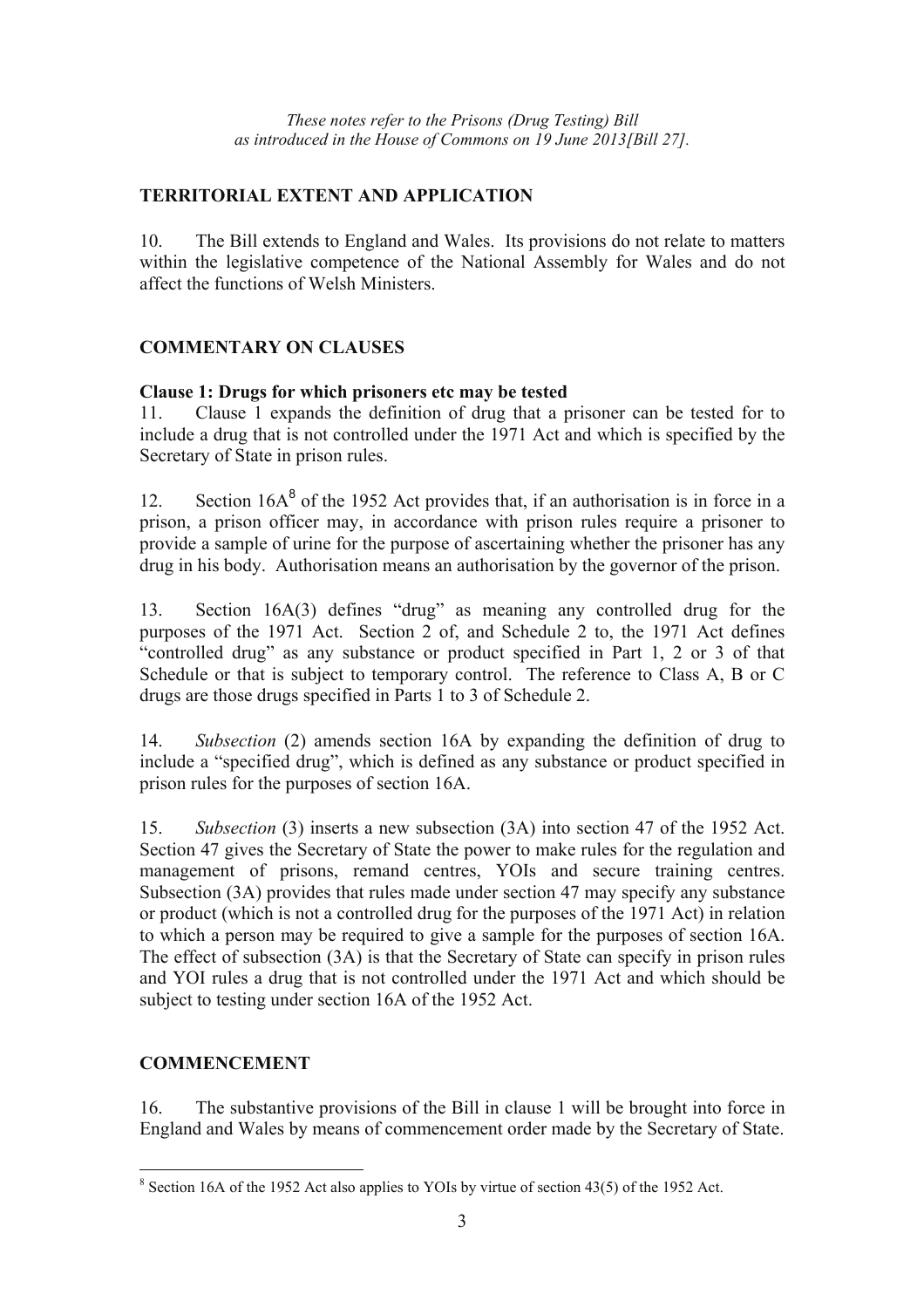*These notes refer to the Prisons (Drug Testing) Bill as introduced in the House of Commons on 19 June 2013[Bill 27].* 

#### **FINANCIAL EFFECTS OF THE BILL**

17. The Bill itself will impose no financial obligations on the public sector. The Bill will make it possible for the Secretary of State to broaden the range of drugs that prisoners can be tested for.

18. There is no requirement in the Bill to widen the range of drugs tested for as part of the existing MDT programme. Rather it gives the power to the Secretary of State to specify a particular non-controlled drug that should be tested for as part of the existing MDT programme should the Secretary of State wish to do so.

#### **EFFECTS OF THE BILL ON PUBLIC SECTOR MANPOWER**

19. The provisions of the Bill are not expected to have an impact on public sector manpower. The Bill will impose no obligations on NOMS to test prisoners for any additional drugs.

#### **SUMMARY IMPACT ASSESSMENTS**

20. As the proposed policy is unlikely to lead to costs or savings for business, public or civil society organisation, regulators or consumers, a full impact assessment has not been completed.

21. An initial screening has been undertaken by the Ministry of Justice which confirmed that a full Equality Impact Assessment is not necessary. The provisions in the Bill will impact equally upon all prisoners misusing any specified drug.